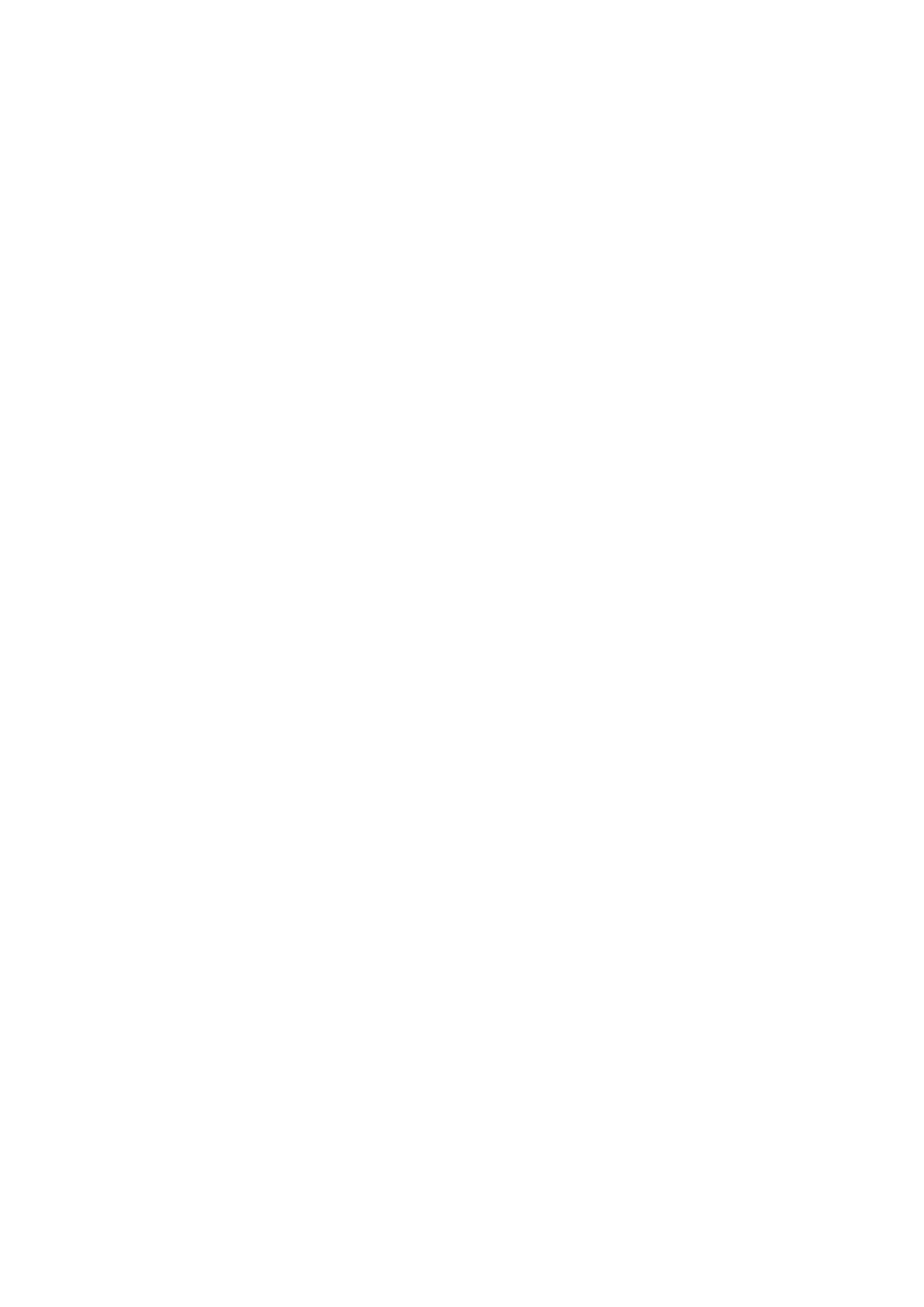

# **1 Welcome**

Chairperson Joseph Allan led the meeting in a karakia.

# **2 Apologies**

Resolution number MR/2022/39

MOVED by Chairperson J Allan, seconded by Member G Murphy:

# **That the Manurewa Local Board:**

**a) accept the apology from Member Rangi McLean for absence.**

**CARRIED**

*Member Anne Candy joined the meeting at 6.07pm*

# **3 Declaration of Interest**

Member Tabetha Gorrie declared a conflict of interest with item 14, in relation to application LG2210-307 Auckland Basketball Services Limited and did not speak or vote on this item.

# **4 Confirmation of Minutes**

Resolution number MR/2022/40

MOVED by Chairperson J Allan, seconded by Member T Gorrie:

## **That the Manurewa Local Board:**

**a) confirm the ordinary minutes of its meeting, held on Thursday, 17 March 2022, as true and correct.**

**CARRIED**

#### **5 Leave of Absence**

There were no leaves of absence.

## **6 Acknowledgements**

There were no acknowledgements.

## **7 Petitions**

There were no petitions.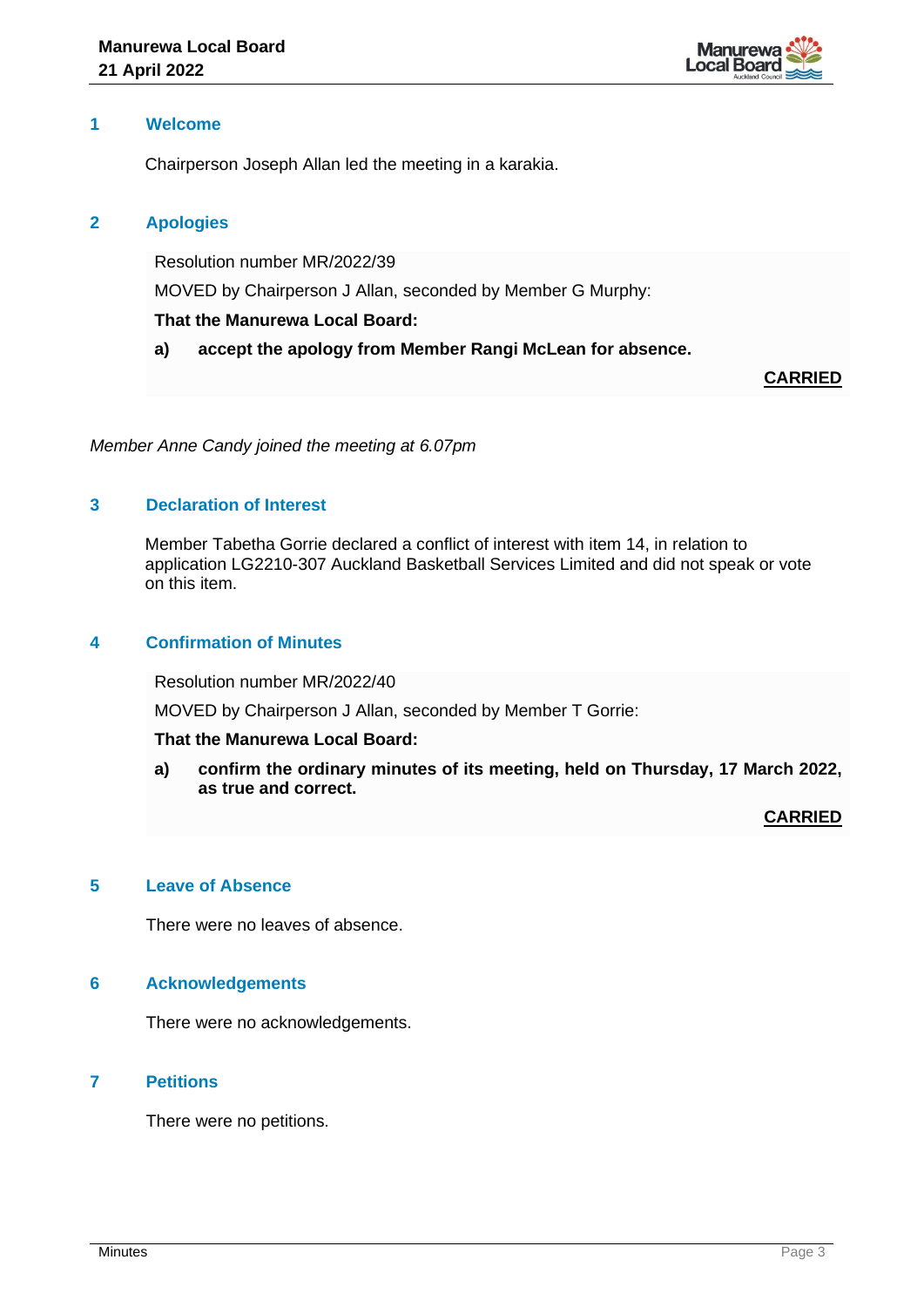

### **8 Deputations**

There were no deputations.

# **9 Public Forum**

There was no public forum.

# **10 Extraordinary Business**

There was no extraordinary business.

# **11 Governing Body Members' Update**

Councillor Daniel Newman's written update was tabled at the meeting.

A copy has been placed on the official minutes and is available on the Auckland Council website as a minutes attachment.

Resolution number MR/2022/41

MOVED by Chairperson J Allan, seconded by Member G Murphy:

#### **That the Manurewa Local Board:**

**a) receive the written and verbal update from Councillor Daniel Newman**.

#### **CARRIED**

#### **Attachments**

A 21 April 2022, Manurewa Local Board - Item 11 Governing Body Members' Update - Councillor Daniel Newman written update

# **12 Members' Update**

Resolution number MR/2022/42

MOVED by Chairperson J Allan, seconded by Member K Penney:

#### **That the Manurewa Local Board:**

**a) receive the verbal update from Member Anne Candy.** 

#### **CARRIED**

# **13 Chairperson's Update**

Resolution number MR/2022/43

MOVED by Chairperson J Allan, seconded by Member A Candy:

#### **That the Manurewa Local Board:**

**a) receive the verbal report from the Manurewa Local Board Chairperson.**

#### **CARRIED**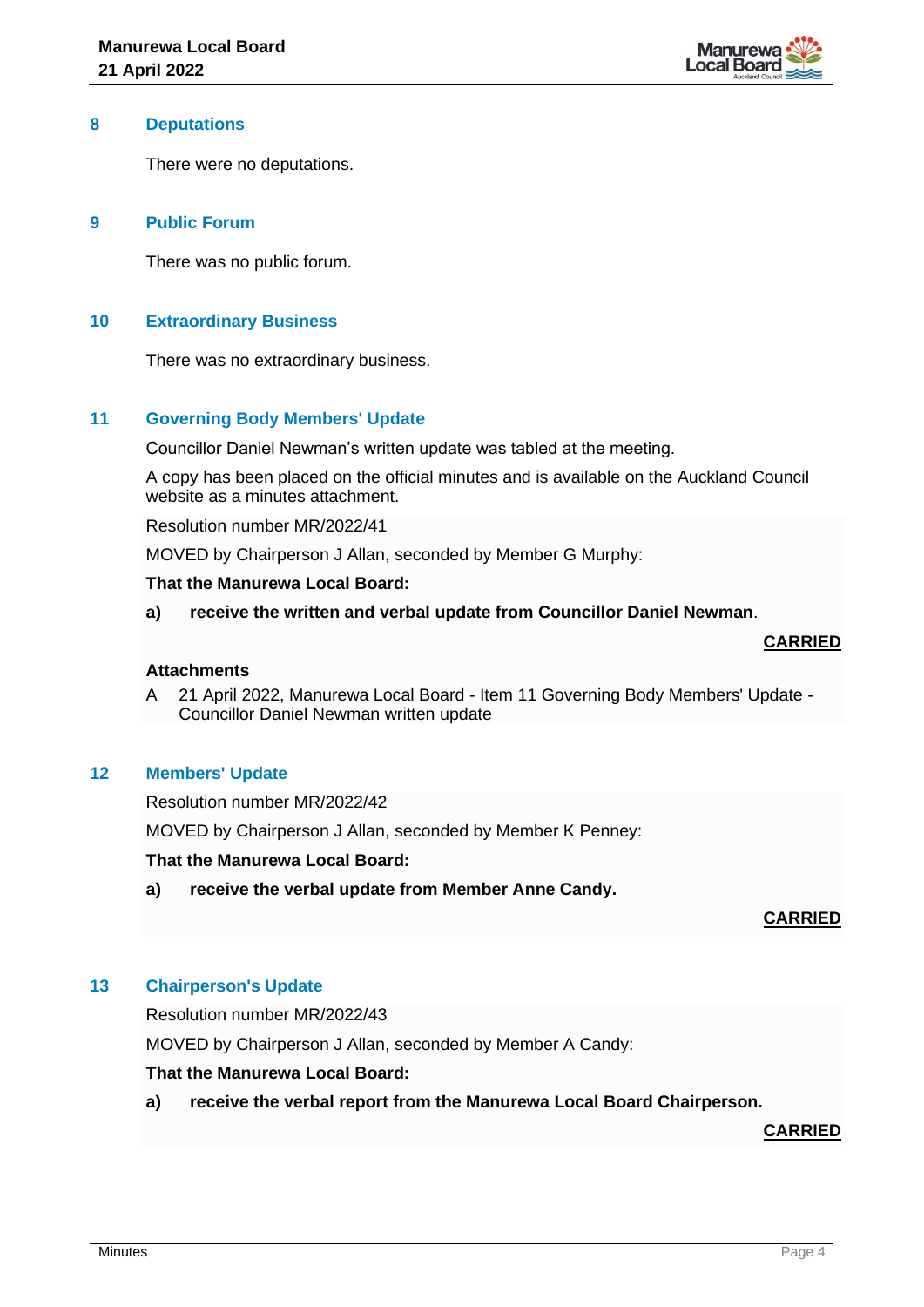

# **14 Manurewa Local Grant Round Three 2021/2022 and Multi-board Grant Round Two 2021/2022 grant allocations**

Member Tabetha Gorrie declared a conflict of interest with item 14, in relation to application LG2210-307 Auckland Basketball Services Limited and did not speak or vote on this item.

Resolution number MR/2022/44

MOVED by Member K Penney, seconded by Chairperson J Allan:

# **That the Manurewa Local Board:**

**a) agree to fund, part-fund or decline each application in Manurewa Local Grant Round Three 2021/2022 as follows:**

# *Table One: Manurewa Local Grant Round Three 2021/2022 applications*

| <b>Application</b><br>ID | <b>Organisation</b>                                                      | <b>Main focus</b> | <b>Requesting</b><br>funding for                                                                                                                                            | <b>Amount</b><br>requested | <b>Decision</b>                                        |
|--------------------------|--------------------------------------------------------------------------|-------------------|-----------------------------------------------------------------------------------------------------------------------------------------------------------------------------|----------------------------|--------------------------------------------------------|
| LG2210-<br>301           | Weymouth<br><b>Residents</b><br>and<br><b>Ratepayers</b><br><b>Assoc</b> | <b>Community</b>  | <b>Towards</b><br>publication of<br>the Weymouth<br><b>News</b>                                                                                                             | \$4,000.00                 | \$2,000.00<br><b>Approved</b>                          |
| LG2210-<br>304           | <b>Road Safety</b><br><b>Education</b><br><b>Limited</b>                 | <b>Community</b>  | <b>Towards</b><br>venue hire and<br>facilitators'<br>costs to<br>deliver the<br><b>Road Safety</b><br><b>Programme to</b><br>the students<br>of Alfriston<br><b>College</b> | \$2,653.00                 | \$2,653.00<br><b>Approved</b>                          |
| LG2210-<br>305           | <b>Fur Paws</b><br><b>Sake</b>                                           | <b>Community</b>  | <b>Towards costs</b><br>of desexing,<br>vet care and<br>medication for<br>wild unowned<br>cats in the<br><b>Manurewa</b><br><b>Local Board</b><br>area                      | \$1,000.00                 | \$1,000.00<br><b>Approved</b>                          |
| LG2210-<br>306           | <b>Marcellin</b><br>tuitui                                               | <b>Community</b>  | <b>Towards</b><br><b>resources</b><br>needed for the<br>fundraiser<br>event and final<br>project                                                                            | \$1,000.00                 | \$0<br>Decline due to<br>grant round<br>oversubscribed |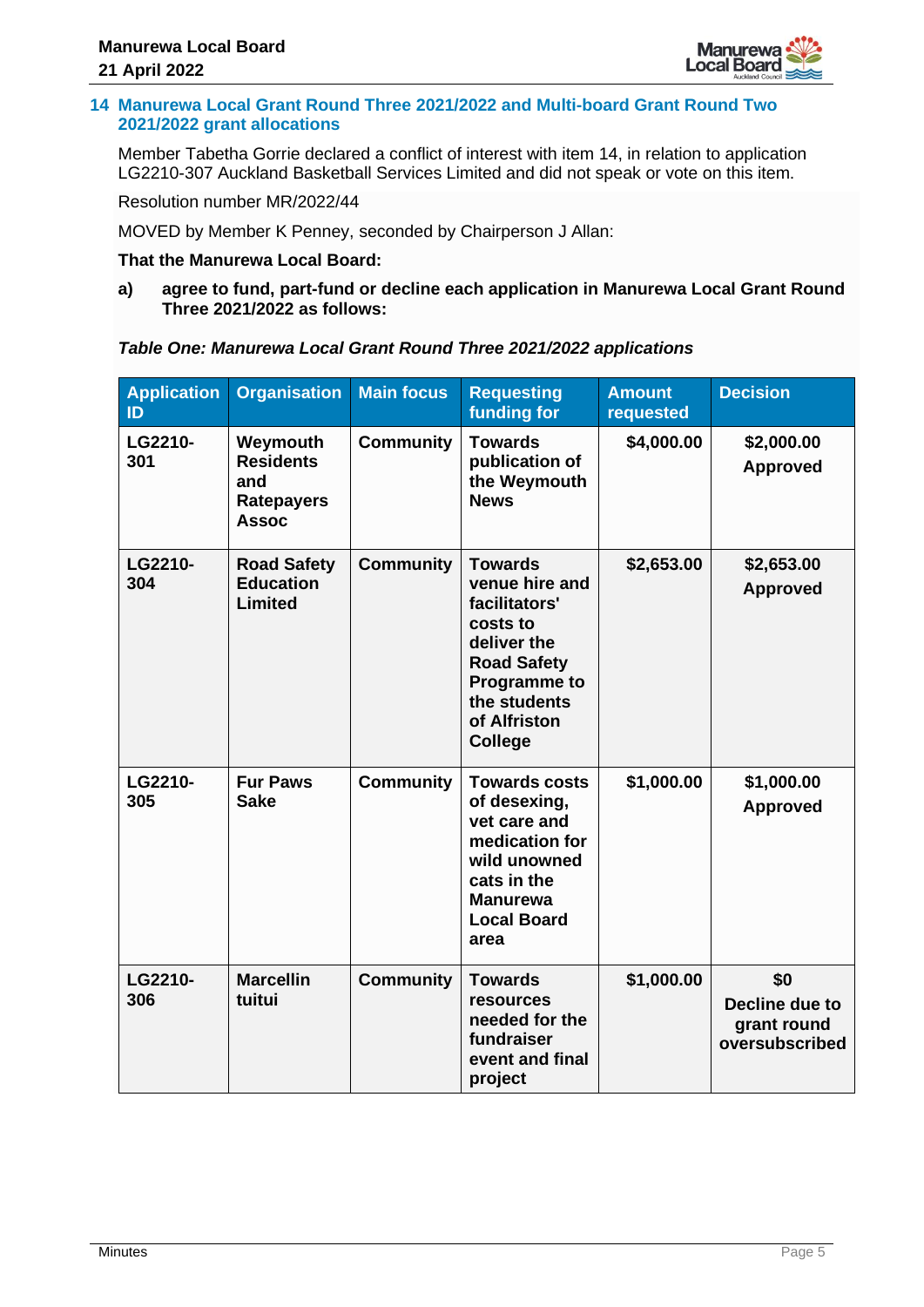

| LG2210-<br>307 | <b>Auckland</b><br><b>Basketball</b><br><b>Services</b><br>Limited                                                           | <b>Sport and</b><br>recreation | <b>Towards</b><br>junior and<br>youth<br>coaching<br>costs from 1<br><b>June 2022 to</b><br>21 February<br>2023                                                                                                                                                         | \$5,300.00  | \$0<br>Decline due to<br>grant round<br>oversubscribed |
|----------------|------------------------------------------------------------------------------------------------------------------------------|--------------------------------|-------------------------------------------------------------------------------------------------------------------------------------------------------------------------------------------------------------------------------------------------------------------------|-------------|--------------------------------------------------------|
| LG2210-<br>308 | <b>Diabetes NZ</b><br>- Auckland<br><b>Branch</b>                                                                            | <b>Community</b>               | <b>Towards</b><br>venue hire,<br>food, publicity,<br>recruitment,<br>submitting<br>evaluation<br>forms, prizes<br>for<br>participation,<br>attendance at<br>Champion<br>meetings and<br>transportation<br>of community<br>members from<br>1 July 2022 to<br>3 June 2023 | \$8,000.00  | \$0<br>Decline due to<br>grant round<br>oversubscribed |
| LG2210-<br>309 | <b>Mighty</b><br><b>Armour of</b><br><b>Christ youth</b><br><b>Manurewa</b><br><b>Assembly of</b><br>God, Church<br>of Samoa | <b>Community</b>               | <b>Towards the</b><br>purchase of<br>devices,<br>sports<br>equipment,<br>food, cooking<br>class<br>equipment and<br>group<br>activities held<br>at Weymouth<br>Intermediate<br>from 5 June<br>2022 to 30<br><b>June 2023</b>                                            | \$10,000.00 | \$0<br>Decline due to<br>grant round<br>oversubscribed |
| LG2210-<br>310 | <b>Auckland</b><br><b>Southern</b><br><b>District</b><br><b>Chinese</b><br><b>Association</b><br>Incorporated                | <b>Community</b>               | <b>Towards</b><br>venue hire,<br>teacher costs,<br>travel costs,<br>Māori culture<br>promotion<br>activities fee,<br>community<br>culture<br>exchange<br>events fee and<br>website                                                                                      | \$10,195.00 | \$0<br>Decline due to<br>grant round<br>oversubscribed |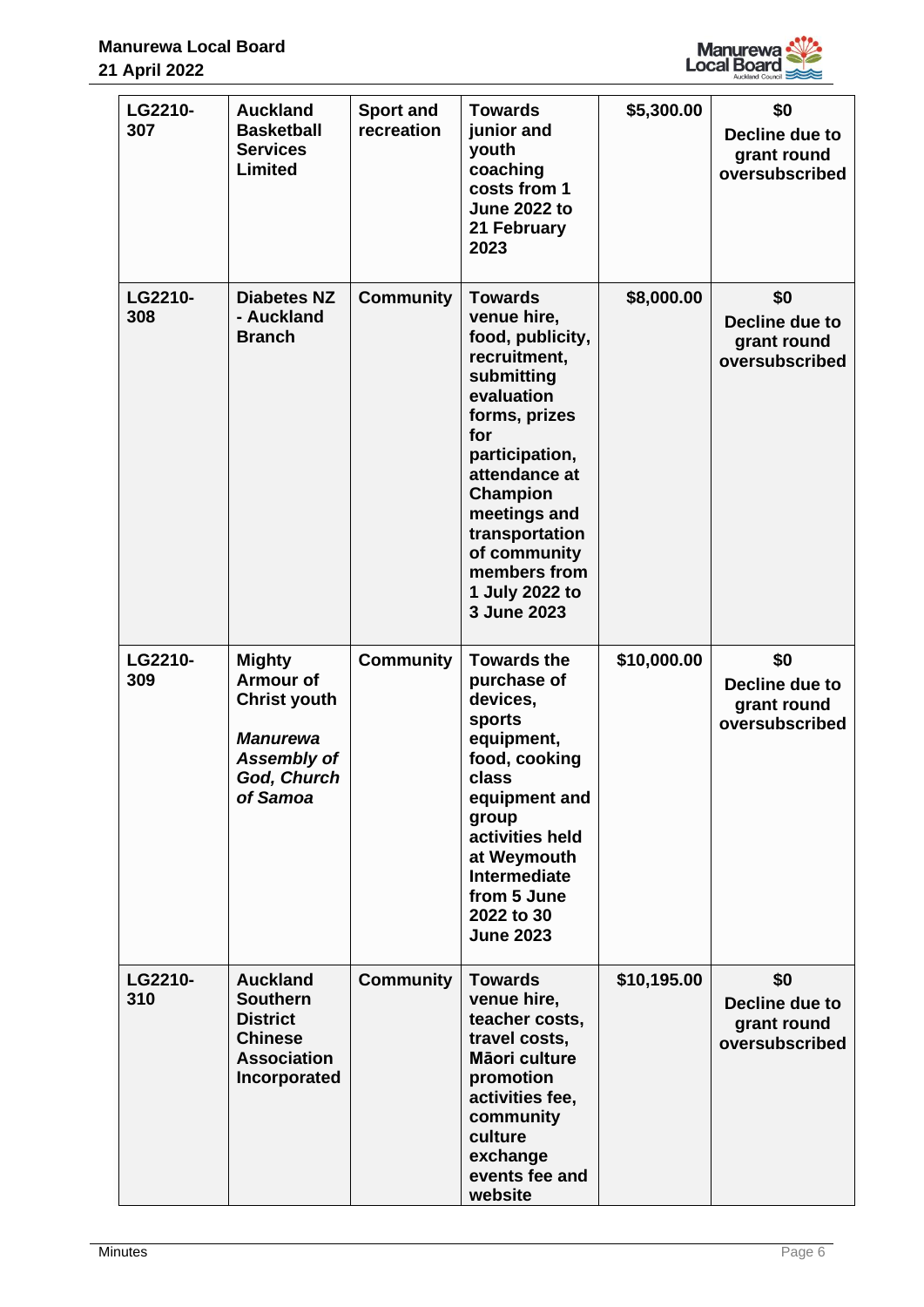

|                |                                                                      |                                | maintenance<br>fees                                                                                                                                                                        |             |                                                        |
|----------------|----------------------------------------------------------------------|--------------------------------|--------------------------------------------------------------------------------------------------------------------------------------------------------------------------------------------|-------------|--------------------------------------------------------|
| LG2210-<br>311 | <b>Mountfort</b><br><b>Park Water</b><br><b>Polo Club</b>            | <b>Sport and</b><br>recreation | <b>Towards pool</b><br>hire for<br>community<br>league,<br>Queen's<br><b>Birthday</b><br>tournament,<br>and training<br>programmes<br>from 1 June<br>2022 to 15<br><b>December</b><br>2022 | \$7,497.32  | \$4,000.00<br><b>Approved</b>                          |
| LG2210-<br>313 | <b>Manurewa</b><br><b>Croquet</b><br>Club Inc.                       | <b>Sport and</b><br>recreation | <b>Towards lawn</b><br>mowing<br>maintenance<br>costs from 1<br><b>June 2022 to</b><br><b>30 December</b><br>2022                                                                          | \$2,301.00  | \$2,301.00<br><b>Approved</b>                          |
| LG2210-<br>314 | Te<br><b>Whakaora</b><br><b>Tangata</b>                              | <b>Community</b>               | <b>Towards the</b><br>delivery costs<br>of Family<br><b>Restoration</b><br><b>Courses from</b><br>June to<br>August 2022                                                                   | \$10,000.00 | \$0<br>Decline due to<br>grant round<br>oversubscribed |
| LG2210-<br>315 | <b>Shivarchan</b><br><b>Senior</b><br><b>Citizens</b><br>association | <b>Community</b>               | <b>Towards</b><br>programme<br>delivery costs<br>and<br>operational<br>costs for<br><b>Matariki</b><br>festival and<br>learning about<br>Māori culture                                     | \$5,000.00  | \$0<br>Decline due to<br>grant round<br>oversubscribed |
| LG2210-<br>318 | Independent<br>Living<br><b>Charitable</b><br><b>Trust</b>           | <b>Community</b>               | <b>Towards</b><br>venue hire,<br>petrol costs,<br>refreshments<br>and<br>operational<br>costs for the<br>weekly Tai Chi<br>programme<br>and<br>connection                                  | \$4,721.50  | \$2,500.00<br><b>Approved</b>                          |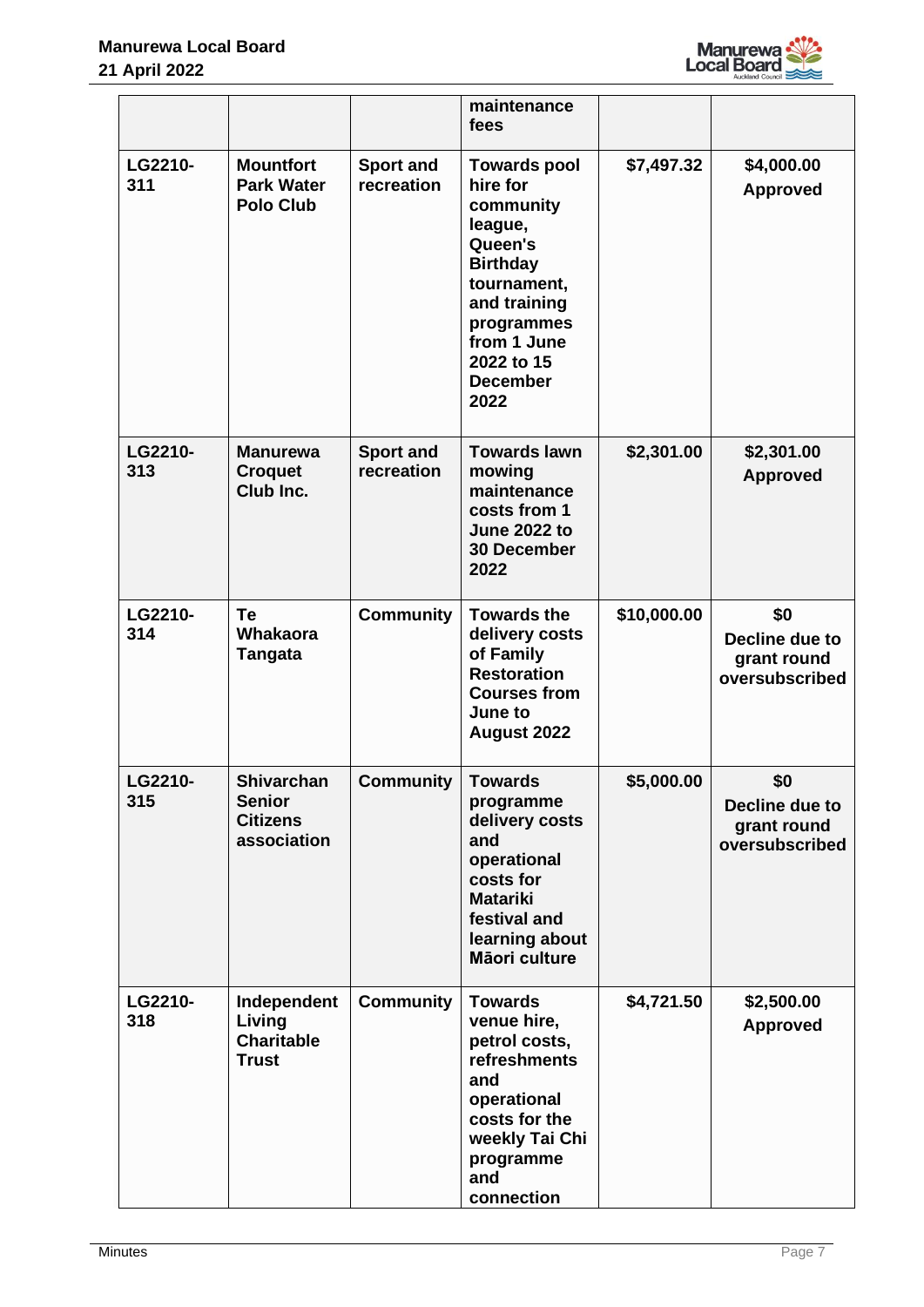

|                |                                                                                         |                                | programme<br>from June to<br><b>December</b><br>2022                                                                                                                                                                                                                                  |             |                                |
|----------------|-----------------------------------------------------------------------------------------|--------------------------------|---------------------------------------------------------------------------------------------------------------------------------------------------------------------------------------------------------------------------------------------------------------------------------------|-------------|--------------------------------|
| LG2210-<br>319 | Youthline<br><b>Auckland</b><br><b>Charitable</b><br><b>Trust</b>                       | <b>Community</b>               | <b>Towards</b><br>annual cost of<br>volunteer<br>training<br>services in<br><b>Manurewa</b><br>from 1 June<br>2022 to 31<br><b>December</b><br>2022                                                                                                                                   | \$5,000.00  | \$5,000.00<br><b>Approved</b>  |
| LG2210-<br>320 | <b>All Seasons</b><br><b>Community</b><br><b>Sports Trust</b>                           | <b>Sport and</b><br>recreation | <b>Towards the</b><br>purchase and<br>installation of<br>outdoor CCTV<br>cameras in the<br>grandstand<br>and at the<br>entry points in<br>and out of the<br>clubrooms                                                                                                                 | \$1,599.00  | \$1,599.00<br><b>Approved</b>  |
| LG2210-<br>321 | <b>Muskaan</b><br><b>Care Trust</b><br><b>NZ</b>                                        | <b>Community</b>               | <b>Towards</b><br>venue hire,<br>tutor fees,<br>project<br>coordinator<br>wages,<br>promotion,<br>partial<br><b>Volunteer</b><br>retaining and<br>banner for<br><b>BollyEX</b><br><b>Exercising to</b><br><b>Bollywood</b><br><b>Tunes from</b><br>June to<br><b>December</b><br>2022 | \$12,000.00 | \$8,000.00<br><b>Approved</b>  |
| LG2210-<br>322 | <b>Manurewa</b><br><b>Rugby</b><br>League<br><b>Football &amp;</b><br><b>Sports Inc</b> | <b>Sport and</b><br>recreation | <b>Towards</b><br>medical<br>supplies,<br>storage<br>container,<br>promotion and<br>marketing,<br>workshop                                                                                                                                                                            | \$30,000.00 | \$10,000.00<br><b>Approved</b> |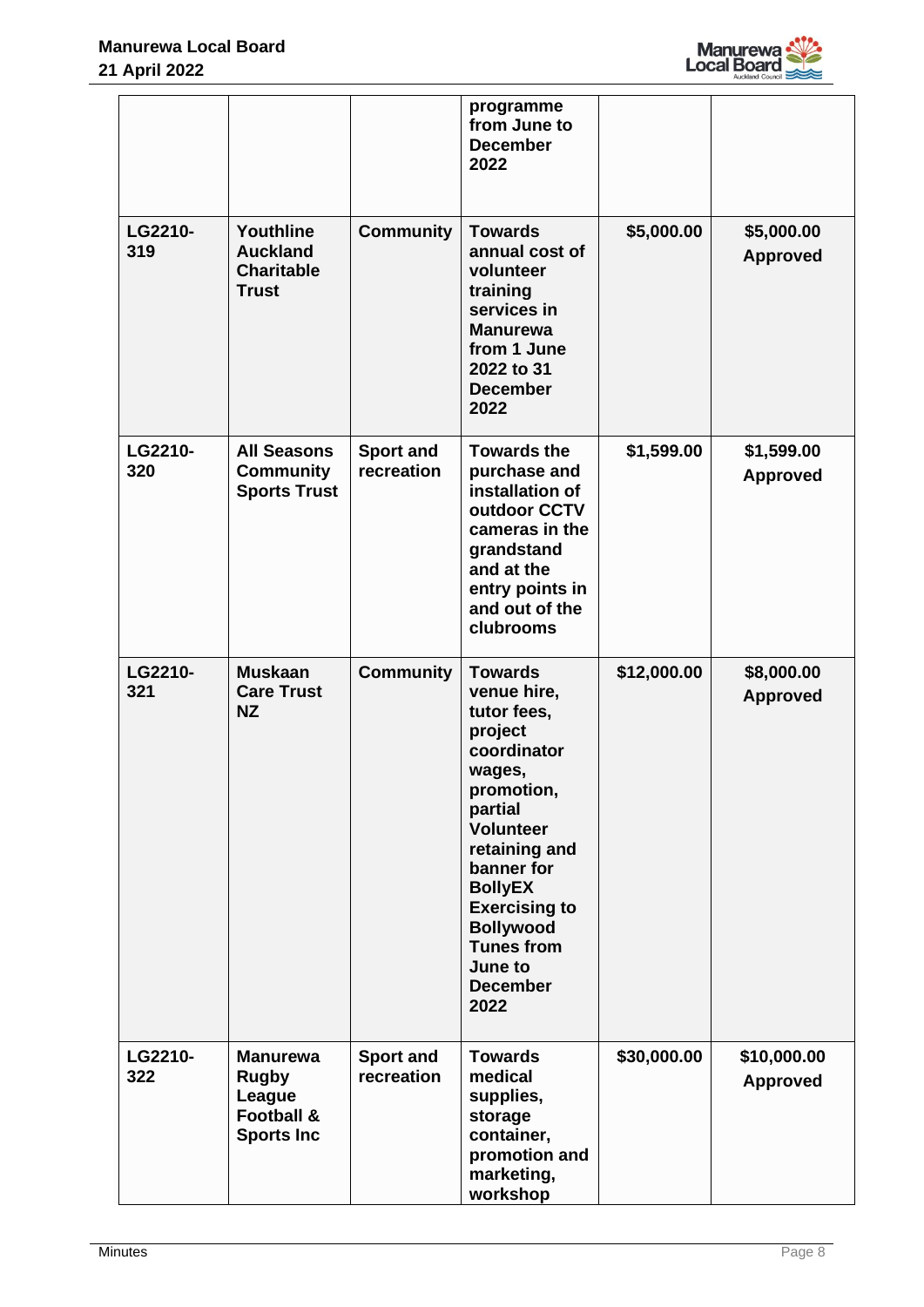

|              |  | delivery and<br>rangatahi<br>hangouts |                            |  |
|--------------|--|---------------------------------------|----------------------------|--|
| <b>Total</b> |  |                                       | $$120,266.82$ $$39,053.00$ |  |

**b) to fund, part-fund or decline each application in Multi-board Local Grants Round Two 2021/2022 as follows:**

| Table Two: Multi-board Grant Round Two 2021/2022 applications |  |
|---------------------------------------------------------------|--|
|---------------------------------------------------------------|--|

| <b>Application</b><br>ID | <b>Organisation</b>                                     | <b>Main focus</b>              | <b>Requesting</b><br>funding for                                                                                                                                                                   | <b>Amount</b><br>requested | <b>Decision</b>                                        |
|--------------------------|---------------------------------------------------------|--------------------------------|----------------------------------------------------------------------------------------------------------------------------------------------------------------------------------------------------|----------------------------|--------------------------------------------------------|
| MB2022-<br>201           | Fix Up, Look<br><b>Sharp</b>                            | <b>Community</b>               | <b>Towards</b><br>leasing costs in<br><b>East Tamaki</b><br>from June 2022<br>until April 2023                                                                                                     | \$3,000.00                 | \$1,000.00<br><b>Approved</b>                          |
| MB2022-<br>202           | <b>Re-Creators</b><br><b>Charitable</b><br><b>Trust</b> | <b>Community</b>               | <b>Towards free or</b><br>subsidised<br>classes of<br><b>Community</b><br><b>Upcycling DIY</b><br><b>Workshops in</b><br>various<br>locations in<br><b>Auckland (June</b><br>2022 - March<br>2023) | \$5,841.00                 | \$2,350.00<br><b>Approved</b>                          |
| MB2022-<br>203           | <b>Howick</b><br>Pakuranga<br>Youth<br>Academy          | <b>Sport and</b><br>recreation | <b>Towards gym</b><br>equipment and<br>purchase of<br>van in<br>Pakuranga<br><b>Heights</b>                                                                                                        | \$2,000.00                 | \$0<br>Decline due to<br>grant round<br>oversubscribed |
| MB2022-<br>210           | <b>LifeKidz</b><br><b>Trust</b>                         | <b>Community</b>               | <b>Towards</b><br>sensory/play<br>equipment and<br>support worker<br>wages                                                                                                                         | \$2,500.00                 | \$0<br>Decline due to<br>grant round<br>oversubscribed |
| MB2022-<br>212           | <b>David Riley</b>                                      | Arts and<br>culture            | Towards four<br>bilingual Pacific<br>superhero<br>children's<br>books and<br>audiobooks<br>from June 2022<br>to September<br>2022                                                                  | \$3,000.00                 | \$3,000.00<br><b>Approved</b>                          |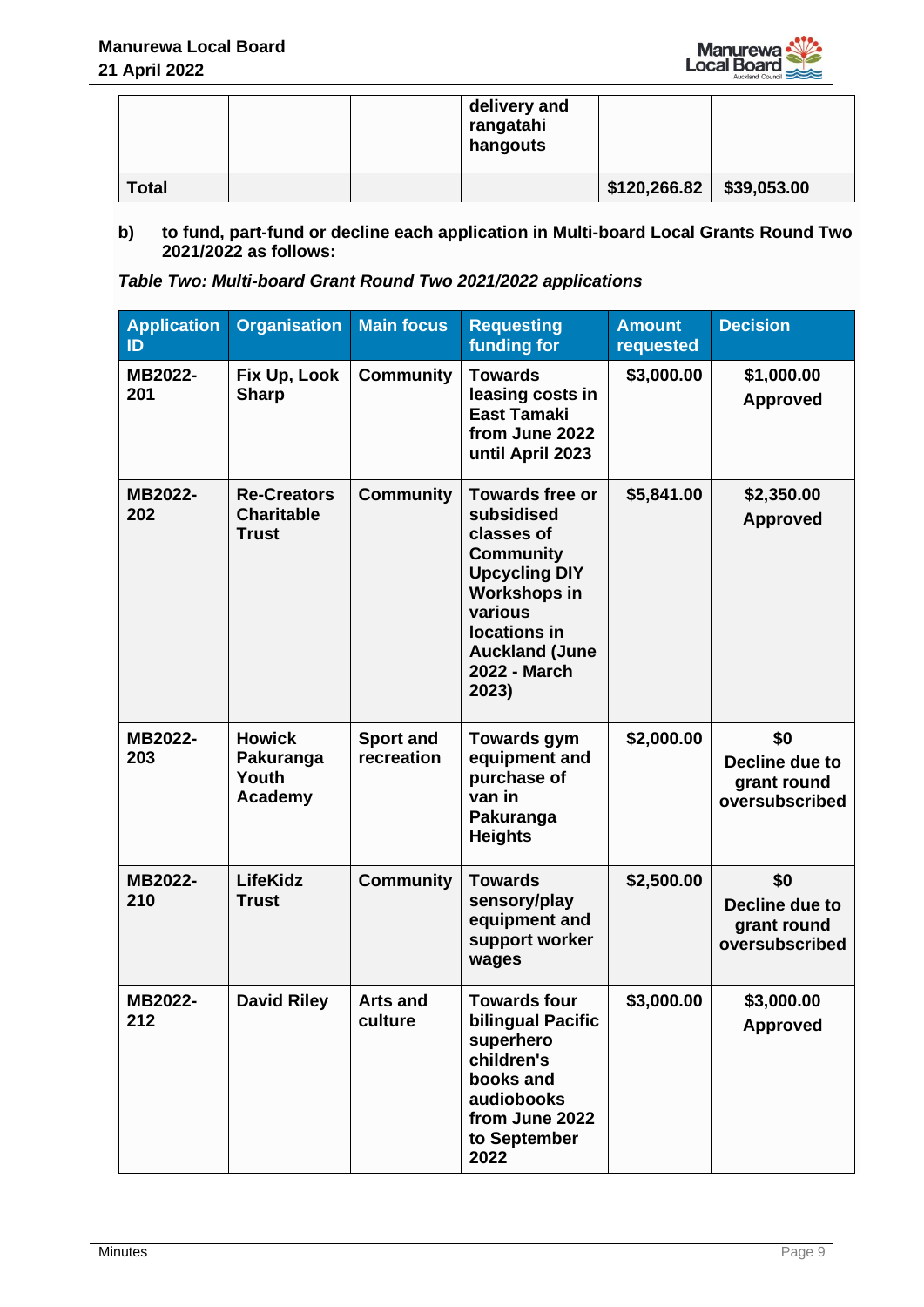

| MB2022-<br>220 | <b>Bellyful New</b><br><b>Zealand</b><br><b>Trust</b>                                   | <b>Community</b> | <b>Towards meal</b><br>production,<br>volunteer<br>support, and<br>delivery costs<br>in Auckland<br>(June 2022 -<br><b>December</b><br>2023)                                                                               | \$2,000.00 | \$0<br>Decline due to<br>grant round<br>oversubscribed |
|----------------|-----------------------------------------------------------------------------------------|------------------|----------------------------------------------------------------------------------------------------------------------------------------------------------------------------------------------------------------------------|------------|--------------------------------------------------------|
| MB2022-<br>221 | <b>KiwiHarvest</b><br>Ltd                                                               | <b>Community</b> | <b>Towards</b><br>ongoing<br>operations of<br><b>KiwiHarvest</b><br>from June 2022<br>to June 2023                                                                                                                         | \$6,000.00 | \$2,000.00<br><b>Approved</b>                          |
| MB2022-<br>224 | <b>Training and</b><br><b>Budget</b><br><b>Services</b><br>Incorporated                 | <b>Community</b> | <b>Towards office</b><br>lease expenses<br>in their<br>Papatoetoe<br>office for three<br>months (June<br><b>2022 - August</b><br>2022)                                                                                     | \$5,000.00 | \$0<br>Decline due to<br>grant round<br>oversubscribed |
| MB2022-<br>225 | <b>Outline</b><br>Aotearoa<br>Incorporated                                              | <b>Community</b> | <b>Towards cost of</b><br>the peer<br>support service<br>programmes<br>volunteer<br>training, clinical<br>supervision,<br>advertising,<br>stationery,<br>insurance and<br>information<br>technology<br>service             | \$1,250.00 | \$0<br>Decline due to<br>grant round<br>oversubscribed |
| MB2022-<br>226 | <b>Social</b><br><b>Enterprise</b><br>Auckland/<br><b>Impact Hub</b><br><b>Auckland</b> | <b>Events</b>    | <b>Towards</b><br>mentoring,<br>project<br>management<br>events, admin,<br>video editing,<br>catering, event<br>host,<br>marketing,<br>impact<br>measurement<br>and reporting,<br>venue hire, and<br>koha for<br>panelists | \$4,445.00 | \$4,445.00<br><b>Approved</b>                          |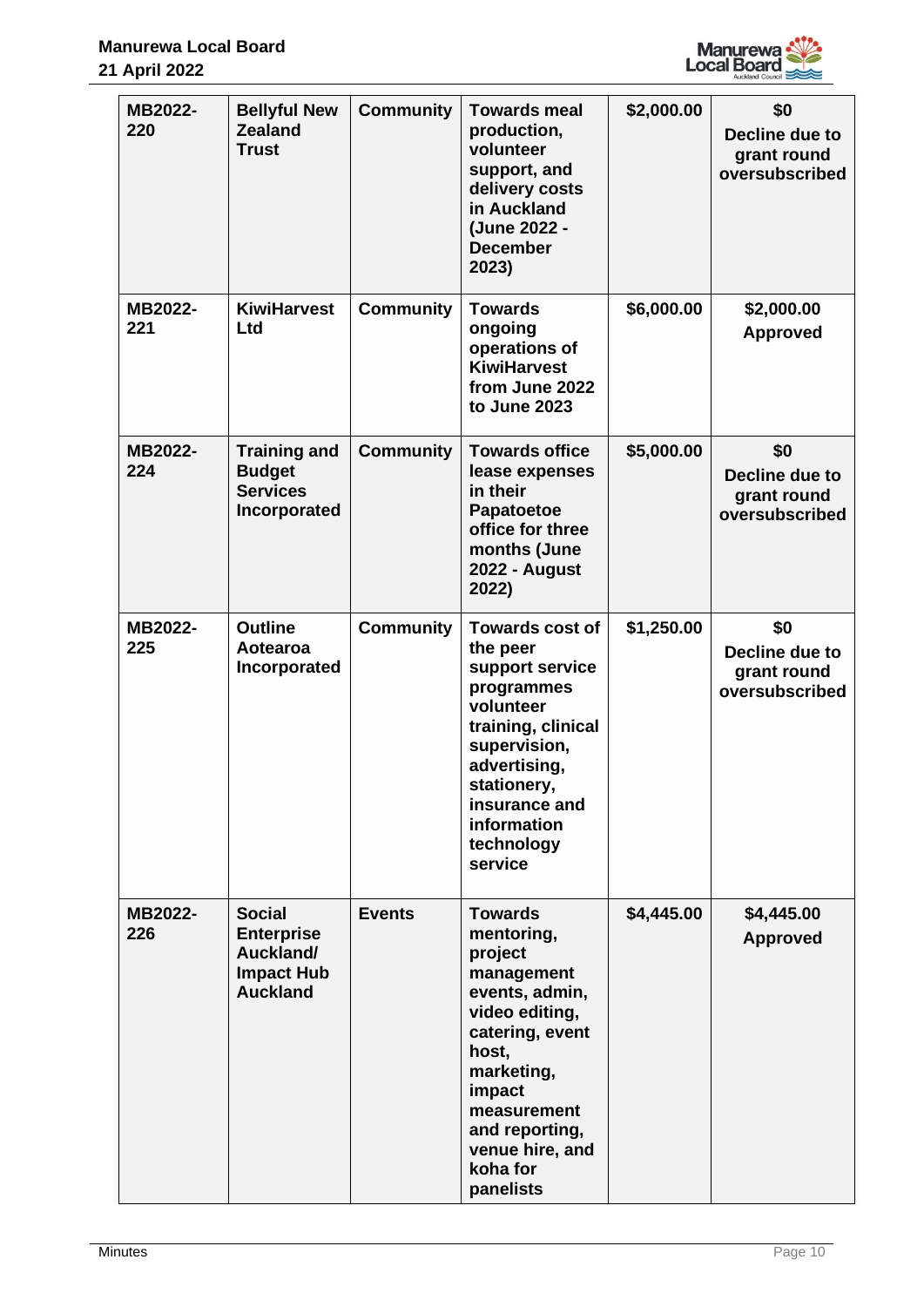

| MB2022-<br>229 | <b>The StarJam</b><br><b>Charitable</b><br><b>Trust</b>                                       | <b>Community</b> | <b>Towards the</b><br>workshops<br>costs of tutor<br>fees, venue<br>hire, tutor and<br>volunteer<br>training,<br>regional<br>programme<br>coordinator's<br>salary and<br>equipment<br>between 1st<br><b>June 2022 to</b><br><b>31st December</b><br>2022 | \$6,000.00  | \$4,000.00<br><b>Approved</b>                          |
|----------------|-----------------------------------------------------------------------------------------------|------------------|----------------------------------------------------------------------------------------------------------------------------------------------------------------------------------------------------------------------------------------------------------|-------------|--------------------------------------------------------|
| MB2022-<br>232 | <b>Garden to</b><br><b>Table Trust</b>                                                        | <b>Community</b> | <b>Towards the</b><br>salary, mileage<br>and home office<br>costs of three<br>regional<br>coordinators of<br>the "Garden to<br><b>Table Food</b><br><b>Education</b><br>Programme"                                                                       | \$3,000.00  | \$0<br>Decline due to<br>grant round<br>oversubscribed |
| MB2022-<br>234 | <b>Girmit Gunj</b><br>(Girmit<br>musical fest<br>and Girmit<br><b>Seniors</b><br>recognition) | <b>Community</b> | <b>Contribution</b><br>towards the<br>event venue<br>hire, medals,<br>certificates, hall<br>decorations,<br>recording,<br>production,<br>catering, stage<br>set up, local<br>artists,<br>communication,<br>supplies and<br>transport                     | \$2,000     | \$0<br>Decline due to<br>grant round<br>oversubscribed |
| MB2022-<br>236 | <b>Big Buddy</b><br><b>Mentoring</b><br><b>Trust</b>                                          | <b>Community</b> | <b>Towards</b><br>operational<br>costs (such as<br>wages, rent,<br>transport,<br>equipment) to<br>recruit<br>volunteer<br>mentors for<br>young boys<br>with no father<br>in their lives in<br><b>Auckland</b>                                            | \$10,000.00 | \$2,500.00<br><b>Approved</b>                          |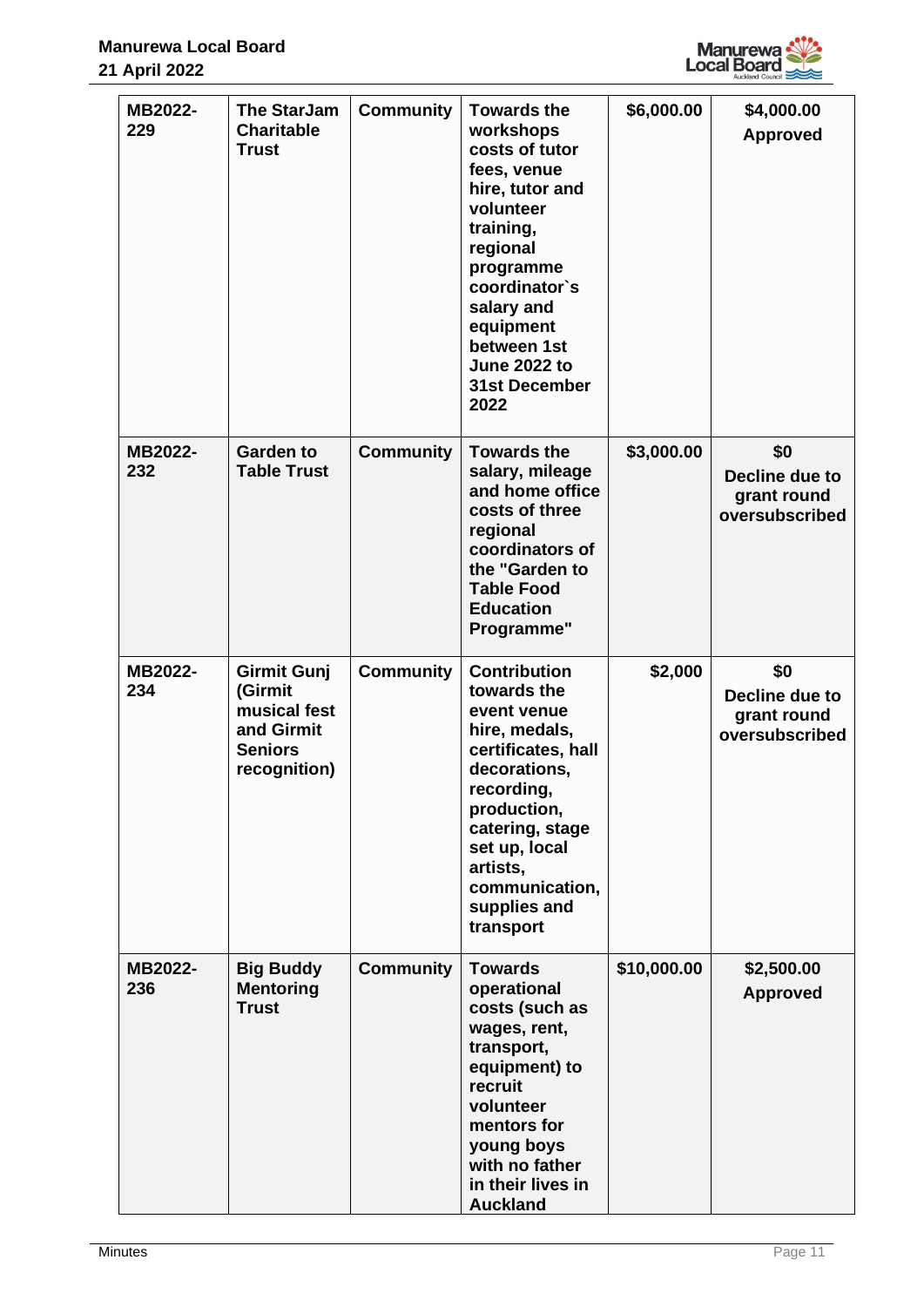

|                |                                                                                                     |                            | (September<br>$2022 -$<br><b>September</b><br>2023)                                                                                                                                                                     |             |                                                        |
|----------------|-----------------------------------------------------------------------------------------------------|----------------------------|-------------------------------------------------------------------------------------------------------------------------------------------------------------------------------------------------------------------------|-------------|--------------------------------------------------------|
| MB2022-<br>237 | <b>Pet Refuge</b><br><b>New Zealand</b><br><b>Charitable</b><br><b>Trust</b>                        | <b>Community</b>           | <b>Towards</b><br>administration<br>costs for the<br><b>Pet Refuge</b><br>shelter in<br><b>Rosedale</b><br><b>Auckland (June</b><br>$2022 -$<br><b>December</b><br>2022)                                                | \$2,000.00  | \$0<br>Decline due to<br>grant round<br>oversubscribed |
| MB2022-<br>239 | <b>The</b><br><b>Operating</b><br><b>Theatre</b><br>Trust t/a Tim<br><b>Bray Theatre</b><br>Company | <b>Arts and</b><br>culture | <b>Towards Gift a</b><br>Seat funding for<br>2,700 children<br>to attend The<br><b>Whale Rider in</b><br>their local area<br>for free<br>(September<br>$2022 -$<br><b>December</b><br>2022)                             | \$8,327.00  | \$0<br>Decline due to<br>grant round<br>oversubscribed |
| MB2022-<br>243 | <b>Anxiety New</b><br><b>Zealand</b><br><b>Trust</b>                                                | <b>Community</b>           | <b>Towards items</b><br>to deliver<br>communication<br>education<br>webinars,<br>marketing<br>materials,<br>printing of<br>booklets and<br>community<br>educator<br>coordinator and<br>webinar<br>facilitators<br>wages | \$2,500.00  | \$0<br>Decline due to<br>grant round<br>oversubscribed |
| MB2022-<br>248 | <b>KidsCan</b><br><b>Charitable</b><br><b>Trust</b>                                                 | <b>Community</b>           | <b>Towards items</b><br>to deliver the<br><b>KidsCan</b><br>programme in<br>schools and<br>early childhood<br>centres in<br><b>Auckland (June</b><br>$2022 -$<br><b>December</b><br>2022)                               | \$10,000.00 | \$0<br>Decline due to<br>grant round<br>oversubscribed |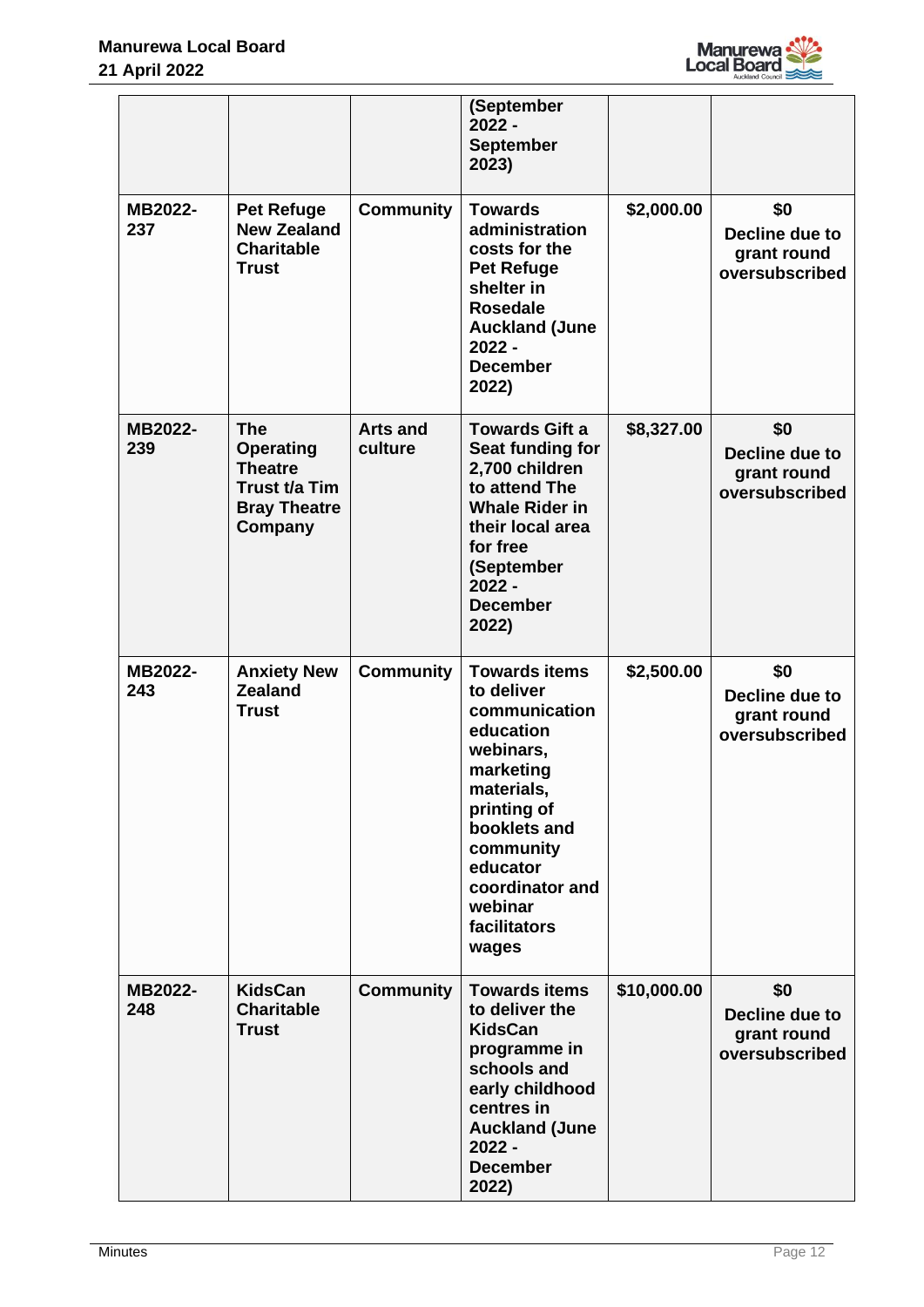

| MB2022-<br>257 | <b>PHAB</b><br><b>Association</b><br>(Auckland)<br>Incorporated | <b>Community</b> | <b>Towards youth</b><br>worker wages,<br>external<br>facilitation,<br>project<br>coordination<br>and<br>administration<br>costs | \$2,000.00  | \$0<br>Decline due to<br>grant round<br>oversubscribed |
|----------------|-----------------------------------------------------------------|------------------|---------------------------------------------------------------------------------------------------------------------------------|-------------|--------------------------------------------------------|
| <b>Total</b>   |                                                                 |                  |                                                                                                                                 | \$80,863.00 | \$19,295.00                                            |

# **15 Approval for a new private road name at 834 Great South Road, Manukau**

Resolution number MR/2022/45

MOVED by Chairperson J Allan, seconded by Member A Candy:

#### **That the Manurewa Local Board:**

**a) approves the name Waipuhinui Way for the new private road created by way of subdivision at 834 Great South Road, Manukau, in accordance with section 319(1)(j) of the Local Government Act 1974 (road name reference RDN90098351 and resource consent references BUN60363863 and SUB60363865).**

**CARRIED**

#### **16 Approval for new road names: 191 Browns Road, Manurewa**

Resolution number MR/2022/46

MOVED by Member A Candy, seconded by Member G Murphy:

#### **That the Manurewa Local Board:**

- **a) approves the following road names for the new public roads created by way of subdivision at 191 Browns Road, Manurewa in accordance with section 319(1)(j) of the Local Government Act 1974 (road name reference RDN90098571 and resource consent references LUC60351960-A (SUB60351961-A) and LUC60372760 (SUB60372761));**
	- **i) Katikati Drive for the new public road – ROAD 1**
	- **ii) David Condon Williams Avenue for the new public road – ROAD 2**
	- **iii) Tupara Street for the new public road – ROAD 3**
	- **iv) Nuku Place for the new public road – ROAD 4**
	- **v) Tuiri Lane for the new private road – COAL 2**
	- **vi) Pahi Lane for the new private road – COAL 3**
	- **vii) Tara Lane for the new private road – COAL 4**
	- **viii) Tana Way for the new private road – COAL 5.**

## **CARRIED**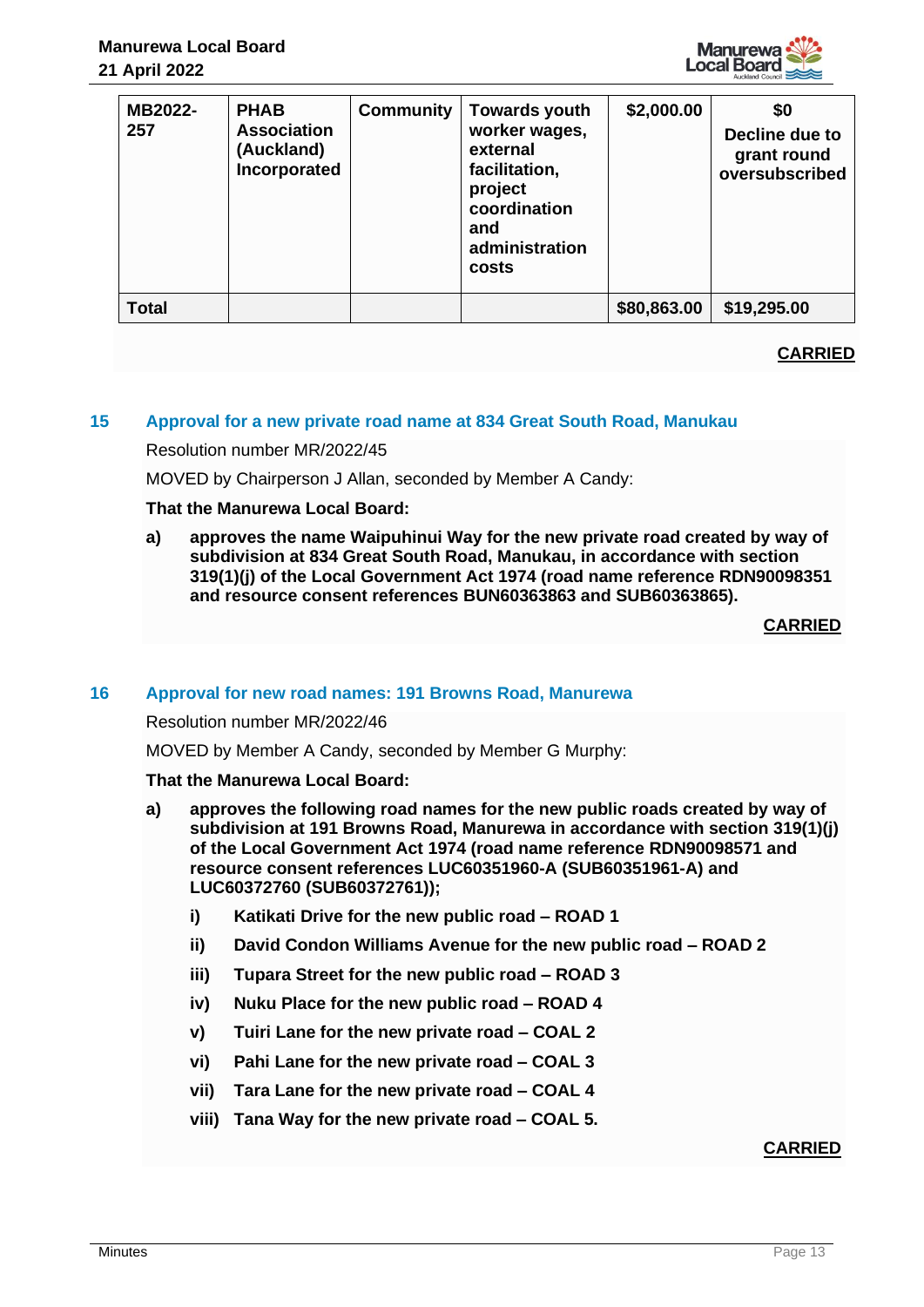

# **17 Auckland Transport - Activities in the Road Corridor Bylaw 2022**

Resolution number MR/2022/47

MOVED by Chairperson J Allan, seconded by Member K Penney:

**That the Manurewa Local Board:**

- **a) receive the draft Activities in the Road Corridor Bylaw 2022 ahead of it being submitted to the Auckland Transport Board for final approval**
- **b) request that Auckland Transport consider how the cost of traffic management plans can be reduced for community groups.**

**CARRIED**

# **18 Transport Emissions Reduction Plan**

Resolution number MR/2022/48

MOVED by Chairperson J Allan, seconded by Member K Penney:

#### **That the Manurewa Local Board:**

- **a) receive the progress update provided on the Transport Emissions Reduction Plan**
- **b) note the scale of the challenge to meet Auckland's transport emissions reduction target and that mode shift is the most powerful lever for reducing transport emissions**
- **c) provide the following feedback on:**

| <b>Topic/Question</b>                                                                  | <b>Comments</b>                                                                                                                                                                                                               |  |  |
|----------------------------------------------------------------------------------------|-------------------------------------------------------------------------------------------------------------------------------------------------------------------------------------------------------------------------------|--|--|
| <b>Ways to dramatically</b><br>reduce transport<br>emissions in the                    | Support for private vehicle users to transition to<br>low-emission vehicles.                                                                                                                                                  |  |  |
| local board area, or<br>more broadly, while<br>achieving broader<br>wellbeing outcomes | Increased support for local economic<br>development to attract more high-quality jobs to<br>local town centres and reduce commuting<br>distances.                                                                             |  |  |
|                                                                                        | Ensuring that necessary infrastructure (such as<br>$\bullet$<br>reliable high-speed broadband) is available to<br>enable working from home for those able to do<br>SO.                                                        |  |  |
|                                                                                        | Equitable provision of public transport and<br>active mode infrastructure throughout Tamaki<br>Makaurau to increase transport options.                                                                                        |  |  |
|                                                                                        | Affordable public transport fares.                                                                                                                                                                                            |  |  |
| <b>Ways to increase</b><br>uptake of walking,<br>cycling and public<br>transport for   | Improve the frequency and convenience of bus<br>linkages to our three train stations (Te Mahia,<br><b>Manurewa and Homai).</b>                                                                                                |  |  |
| communities in the<br>local board area                                                 | Increase the provision of infrastructure at bus<br>$\bullet$<br>stops to make using them more attractive, such<br>as bus shelters, seats, lighting, timetable<br>information, real time signage, and safe crossing<br>points. |  |  |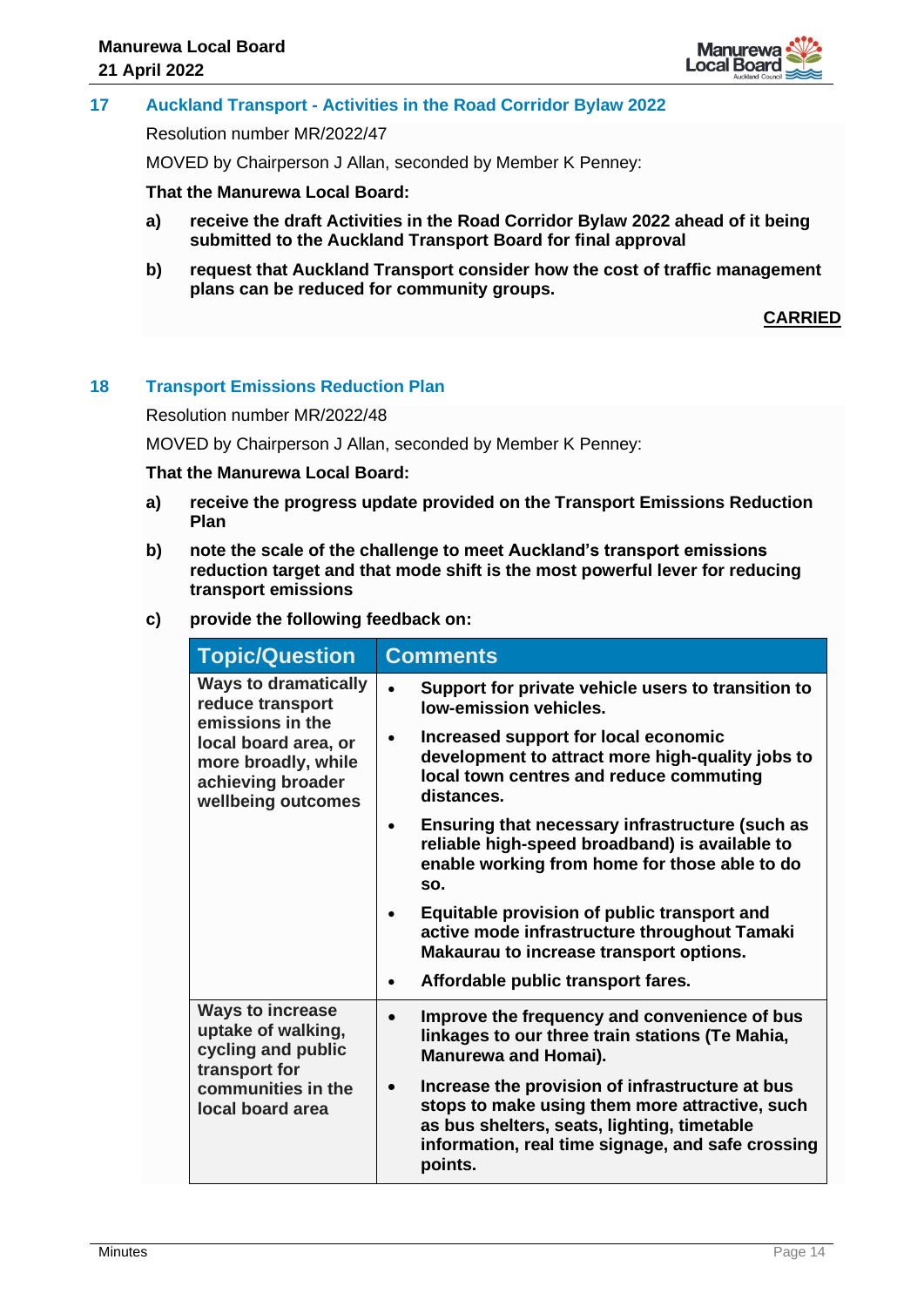

|  |                                                                                                                                                                                                       | $\bullet$ | Provide safe infrastructure for use of active<br>mode transport, such as separated cycle paths<br>and shared paths.                                                                                                                                                                                                                                                                                                                                                      |
|--|-------------------------------------------------------------------------------------------------------------------------------------------------------------------------------------------------------|-----------|--------------------------------------------------------------------------------------------------------------------------------------------------------------------------------------------------------------------------------------------------------------------------------------------------------------------------------------------------------------------------------------------------------------------------------------------------------------------------|
|  |                                                                                                                                                                                                       |           | Plant street trees to provide shade for<br>pedestrians and cyclists.                                                                                                                                                                                                                                                                                                                                                                                                     |
|  |                                                                                                                                                                                                       |           | Increase availability of ride share services or on-<br>demand shuttles to address gaps in public<br>transport in lower-density areas.                                                                                                                                                                                                                                                                                                                                    |
|  |                                                                                                                                                                                                       |           | Reduce public transport fares. This could be a<br>reduction for all users or for targeted groups<br>who are prioritised for increased public<br>transport uptake.                                                                                                                                                                                                                                                                                                        |
|  | <b>Barriers that might</b><br>$\bullet$<br>prevent the<br>implementation of a<br>sustainable, healthy,<br>accessible and<br>equitable transport<br>system for<br>Auckland, and<br>potential solutions |           | Mode shift is a significant challenge. Eighty-<br>seven per cent of Manurewa residents travel to<br>work in a car, truck or van. Only six per cent use<br>public transport for their commute, and around<br>one per cent use active modes of transport.                                                                                                                                                                                                                  |
|  |                                                                                                                                                                                                       |           | Significant improvements to public transport<br>infrastructure and active mode infrastructure as<br>set out above will provide potential solutions to<br>change this pattern.                                                                                                                                                                                                                                                                                            |
|  |                                                                                                                                                                                                       |           | Transition from internal combustion engine (ICE)<br>vehicles to electric vehicles is likely to be<br>problematic for our community. Many of our<br>residents are in low-income households and are<br>likely to be dependent on second-hand vehicle<br>sales. The entry costs in switching from an ICE<br>vehicle to an electric vehicle are likely to be<br>prohibitively high for them.                                                                                 |
|  |                                                                                                                                                                                                       |           | In addition to this, changes to planning rules<br>required under the National Policy Statement on<br><b>Urban Development and Resource Management</b><br>(Enabling Housing Supply and Other Matters)<br>Amendment Act 2021 are likely to result in a<br>reduction in availability of parking spaces at<br>residential developments over time. Residents<br>on lower incomes will be less likely to be able to<br>afford dwellings with spaces to park and charge<br>EVs. |
|  |                                                                                                                                                                                                       |           | Potential solutions for this could include<br>providing targeted support for low-income<br>groups and transport disadvantaged, such as<br>subsidies for low-emissions vehicles and<br>vehicle scrappage schemes to help low-income<br>groups swap from older vehicles to cleaner<br>models. Still, this would not address the issue of<br>parking and charging EVs.                                                                                                      |
|  |                                                                                                                                                                                                       |           | Increasing availability of solutions such as ride<br>share services, on-demand shuttles or<br>carsharing services to provide alternatives to<br>individual vehicle usage would be preferable to<br>subsidising replacement of ICE vehicles for EVs.                                                                                                                                                                                                                      |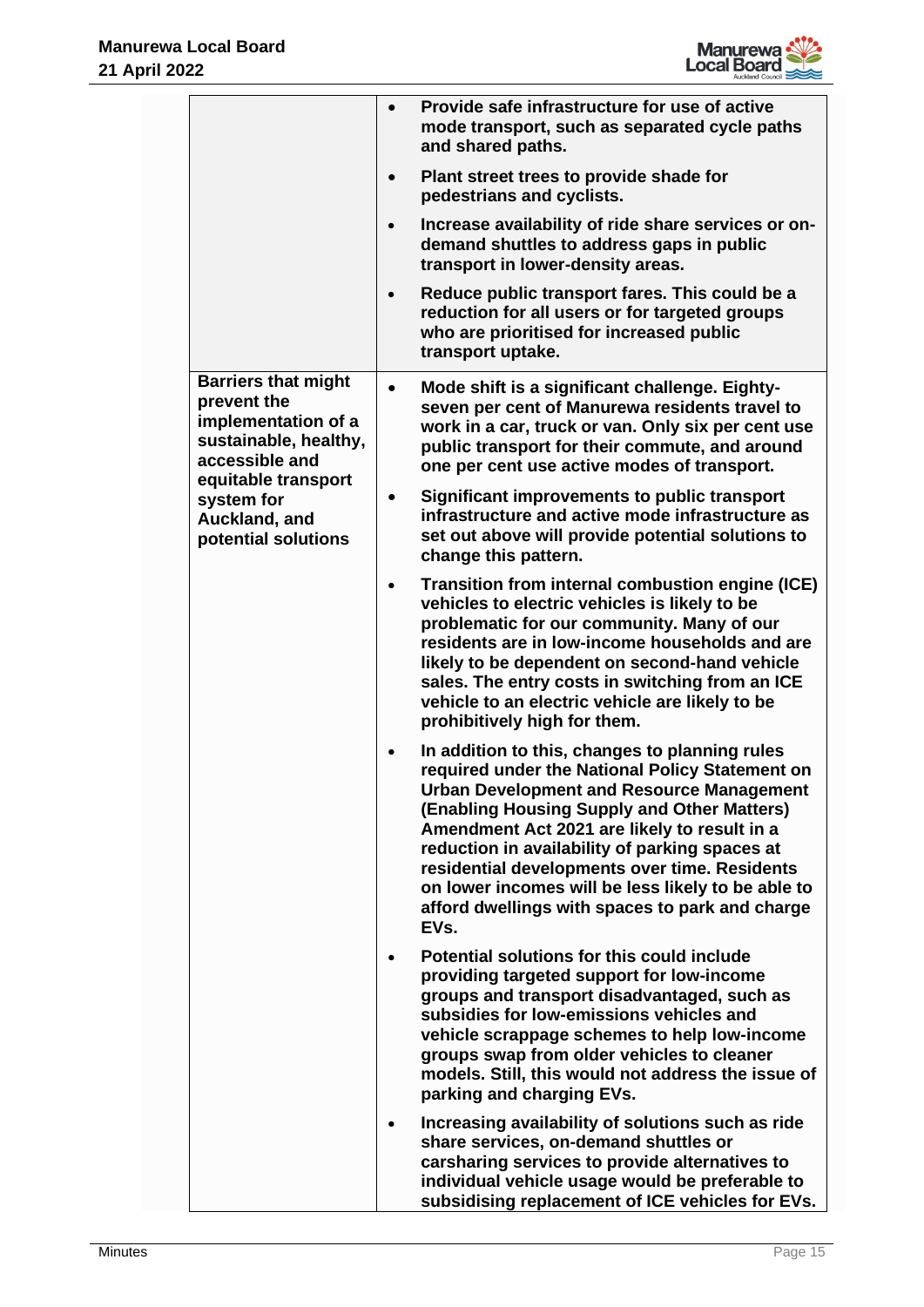

|                                                                                                                                                            | However, we acknowledge that in some case<br>individual vehicle usage may still be the<br>preferred or only options (such as for mobile<br>workers or tradespeople who need to transport<br>tools with them).                                                                                                                                             |
|------------------------------------------------------------------------------------------------------------------------------------------------------------|-----------------------------------------------------------------------------------------------------------------------------------------------------------------------------------------------------------------------------------------------------------------------------------------------------------------------------------------------------------|
| Ways to build public<br>support for the<br>initiatives that will<br>be introduced as<br>part of the Transport<br><b>Emissions</b><br><b>Reduction Plan</b> | Behaviour change programmes to educate and<br>embed a cultural transition to low carbon<br>transport including campaigns and activations<br>aimed at reducing car use, increasing cycling,<br>walking, e-mobility and public transport should<br>be undertaken.<br>Face-to-face community engagement and<br>empowering local champions to drive behaviour |
|                                                                                                                                                            | change should be part of any behaviour change<br>programme.                                                                                                                                                                                                                                                                                               |

# **19 Local board feedback on the draft 2021 Regional Parks Management Plan**

# Resolution number MR/2022/49

MOVED by Chairperson J Allan, seconded by Deputy Chairperson M Moore:

# **That the Manurewa Local Board:**

- **a) receive the public feedback on the draft 2021 Regional Parks Management Plan**
- **b) provide the following formal feedback on the draft 2021 Regional Park Management Plan to the hearings panel:**
	- **i) providing and maintaining access to green spaces aligns with Outcome Three of the Manurewa Local Board Plan 2020, 'Our people enjoy a choice of quality community spaces and use them often'**
	- **ii) regional parks play an important role in providing access to natural and open spaces in the context of continuing population growth and intensification of development in Tāmaki Makaurau. Access to natural, undeveloped spaces such as regional parks is valuable for the health and wellbeing of people across the region**
	- **iii) the board has previously requested that more consideration is given to how barriers to accessing regional parks for residents in low-income areas, such as lack of transportation, can be overcome. We are pleased to note the commitment in the draft plan to improving equity of access to regional park experiences and look forward to seeing how this will be implemented**
	- **iv) the board supports planting more trees in regional parks to provide shade and shelter for park users and enhance park resilience to climate change, in accordance with the Urban Ngahere Strategy. This aligns with Outcome Six of the Manurewa Local Board Plan 2020, 'Our natural environment is valued, protected and enhanced'**
	- **v) the board supports the focus of the draft plan to support the principles of Te Tiriti o Waitangi in park management. We welcome the incorporation of Te Ao Māori into the plan and support council partnering with mana whenua in managing regional parks. We note that this aligns with the aspirations expressed by mana whenua in their input into the draft plan. This also aligns**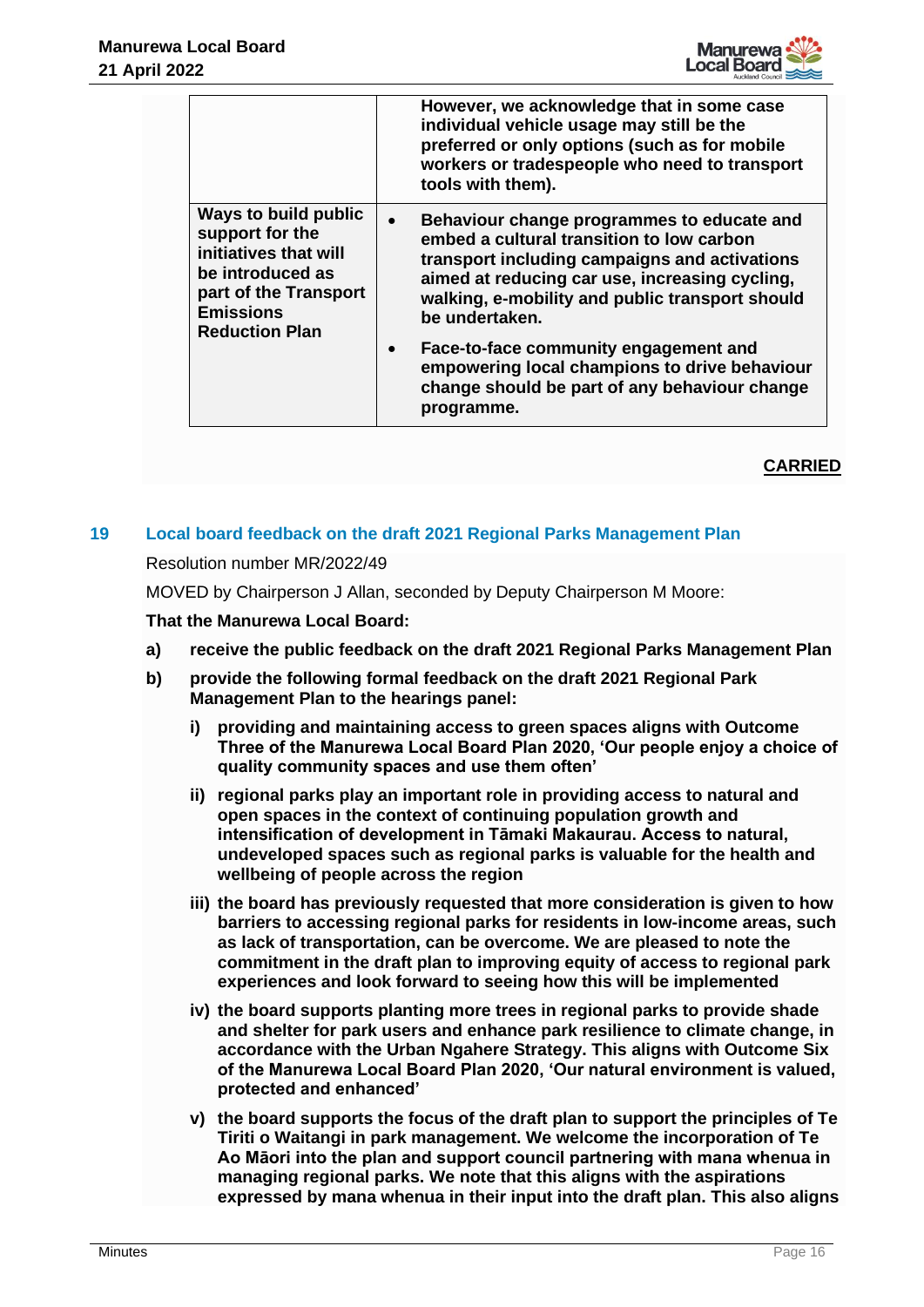

**with Outcome Two of the Manurewa Local Board Plan 2020, 'We are proud of our strong Māori identity and thriving Māori community.'**

# **CARRIED**

## **20 Submission on central government's proposals to transform recycling in Aotearoa**

Resolution number MR/2022/50

MOVED by Member T Gorrie, seconded by Member G Murphy:

#### **That the Manurewa Local Board:**

- **a) provide the following feedback on the Ministry for the Environment's consultation document:** *Te kapanoni i te hangarua: Transforming recycling*  **discussion document to inform the council's draft submission:**
	- **i) the board supports the introduction of a container return scheme as outlined in the consultation document, providing that this service is simple and easy to use for consumers, and that there are mechanisms to ensure that retailers and manufacturers cannot create barriers to the uptake of the scheme**
	- **ii) the board supports the proposed broad scope of beverage container material types to be included in the container return scheme, and the proposal that fresh milk in all packaging types is exempt from the scheme. We also support including a process where alternative beverage container packaging types could be considered on a case-by-case basis for inclusion within the scheme**
	- **iii) the board agrees that the container return scheme should use a 'mixedreturn model' with a high degree of mandated retail participation to ensure consumers have easy access to container return/refund points, as well as the opportunity for voluntary participation in the network by interested parties**
	- **iv) the board supports setting a national standard for materials to be collected for household recycling at kerbside, provided that this is a minimum standard and that there is scope for additional, or targeted, services to be provided in Tamaki Makaurau**
	- **v) the board recommends adding soft plastics to the standard set of materials to be collected for recycling in household kerbside collections as the availability of soft plastic recycling services expands around the country**
	- **vi) the board agrees that, in addition to these kerbside policies, Aotearoa New Zealand should have a network of convenient and easy places where people can recycle items that cannot easily be recycled kerbside**
	- **vii) the board agrees that all councils should offer a weekly kerbside food scraps collection to divert as many food scraps as possible from landfills. This should be accompanied by incentivisation of community gardens and composting services, particularly in multi-unit developments and apartment buildings**
	- **viii) the board supports requiring businesses to separate food scraps from general waste, provided that this does not create a prohibitive financial burden for small businesses. We would support this requirement being phased in depending on access to suitable processing facilities, and consideration being given to providing support to help businesses reduce their food waste.**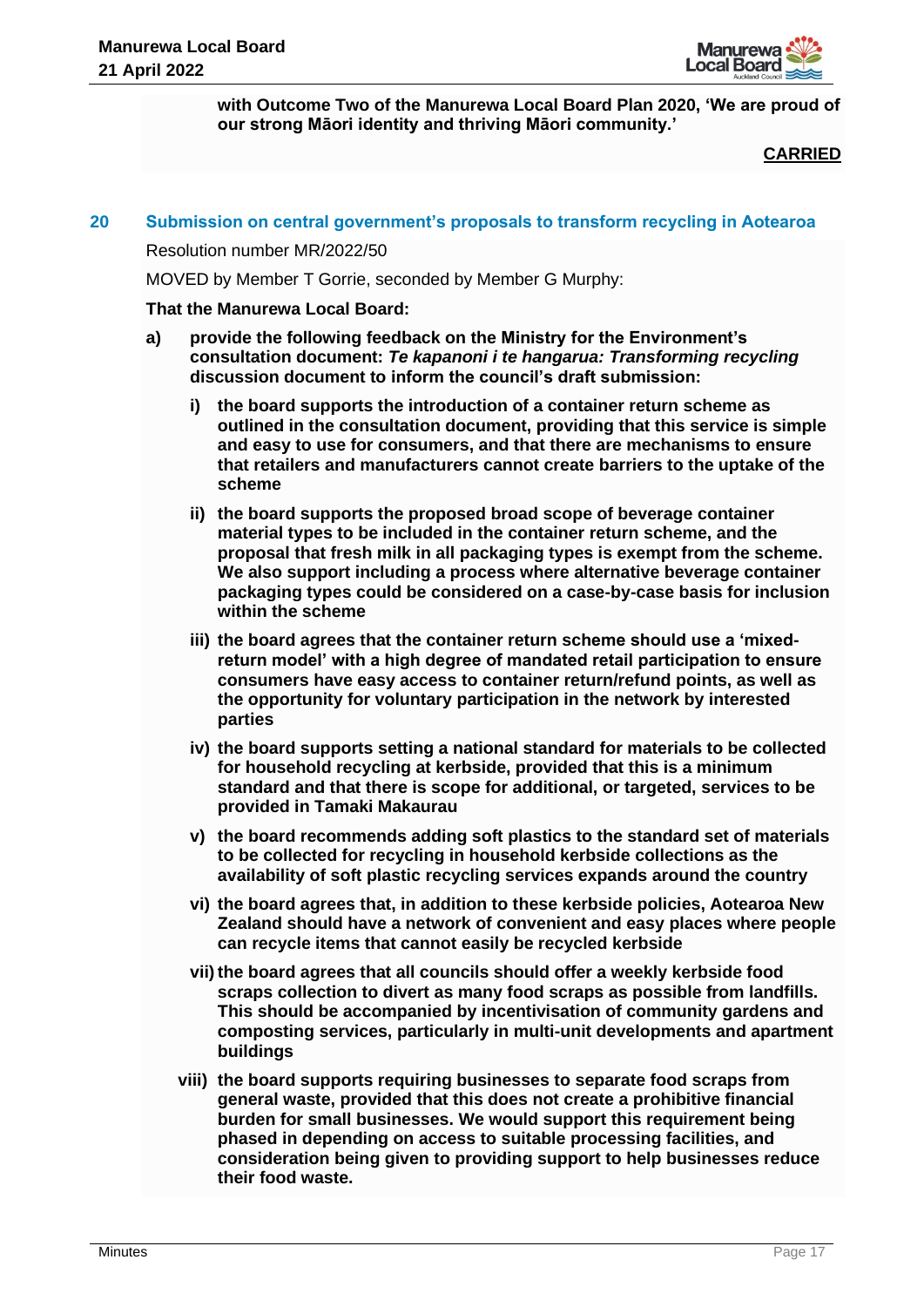

# **21 For Information: Reports referred to the Manurewa Local Board**

Resolution number MR/2022/51

MOVED by Chairperson J Allan, seconded by Member A Candy:

# **That the Manurewa Local Board:**

# **a) receive the following information from other local board meetings:**

| No.            | <b>Report Title</b>                                                                                                                 | <b>Item</b><br>no. | <b>Meeting Date</b>  | <b>Governing Body</b><br><b>Committee or Council</b><br><b>Controlled</b><br><b>Organisation or Forum</b><br>or Local Board |
|----------------|-------------------------------------------------------------------------------------------------------------------------------------|--------------------|----------------------|-----------------------------------------------------------------------------------------------------------------------------|
| 1              | <b>Notice of Motion -</b><br><b>Chairperson Adele White -</b><br><b>Council Enforcement</b>                                         | 14                 | <b>21 March 2022</b> | <b>Howick Local Board</b><br>resolutions circulated<br>to all local boards for<br>their information                         |
| $\overline{2}$ | <b>Reserve Revocation of 11R</b><br>Birmingham Road, Otara                                                                          | 15                 | <b>15 March 2022</b> | <b>Otara-Papatoetoe</b><br><b>Local Board</b><br>resolutions circulated<br>to all local boards for<br>their information     |
| $\mathbf{3}$   | <b>Notice of Motion - Member</b><br>J Maskill - Waste<br><b>Minimisation in Albert-</b><br>Eden                                     | 12                 | 15 March 2022        | <b>Albert-Eden Local</b><br><b>Board resolutions</b><br>circulated to all local<br>boards for their<br>information          |
| 4              | Reserve revocation of 5R<br>Ferguson Street, Mängere<br>East, 31R Killington<br>Crescent, Mängere and 1-5<br>Lippiatt Road, Otāhuhu |                    | <b>16 March 2022</b> | Māngere-Otāhuhu<br><b>Local Board</b><br>resolutions circulated<br>to all local boards for<br>their information             |

- **b) note that the board's feedback on the 10-year Budget 2021-2031 (resolution number MR/2021/53) stated that the board supported the proposed programme of selling non-strategic and non-service assets, 'provided that the relevant local boards are enabled to take part in the decision-making process'**
- **c) support the position expressed by the Ōtara-Papatoetoe and Māngere-Ōtāhuhu local boards, and the principle that:** 
	- **i) local boards should be provided with all available and relevant information to enable them to meaningfully consider proposed reserve revocations and formalise their views as part of the Auckland Council shared governance model**
	- **ii) this should include receiving copies of Hearing Panel reports following hearings on proposed reserve revocations**
- **d) request that this resolution is circulated to all local boards and to members of the Parks, Arts, Community and Events Committee for their information.**